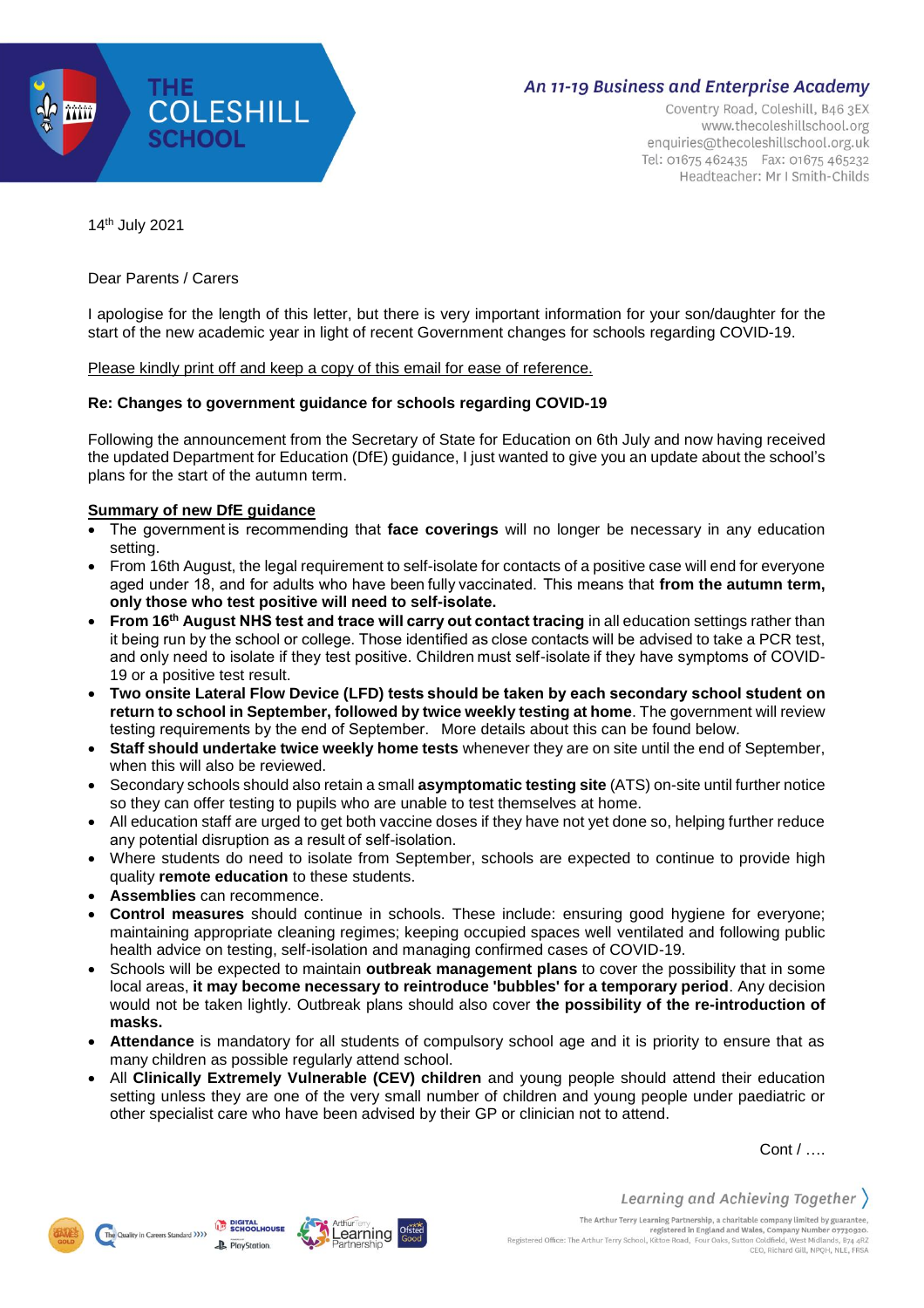

Coventry Road, Coleshill, B46 3EX www.thecoleshillschool.org enquiries@thecoleshillschool.org.uk Tel: 01675 462435 Fax: 01675 465232 Headteacher: Mr I Smith-Childs

-2-

As a result of the above, the following will apply:

- The school will commence on-site Lateral Flow Device (LFD) testing from Monday 6<sup>th</sup> September for our new year 7 students. More details on this are attached.
- Whilst **face coverings** are no longer *required* to be worn from 19th July, students and staff will still be able to wear them if they choose to do so. This is a personal decision.
- Our normal expectations regarding **school uniform and personal appearance** will apply. Please note, **from the start of the autumn term, students who have PE should come to school in full school uniform** as they will be changing into PE kit before their PE lesson.
- **Students will have zoned social areas** in Phases Phase 1 (year 7 and 8) playground and tennis courts, Phase 2 – field, Phase 3 – Wilson/ Sixth Form Centre and Plaza
- **Students will be able to purchase food at break as follows** Phase 3 Wilson café every day. Phase 1 and 2 alternate days in the Dining Room
- **Lunch will be in two sittings for food but all students will have 45 minutes**

### **Arrangements at The Coleshill School – September 2021**

The timings for school day from September 2021 are indicated below.

| Registration: | 8.45            |
|---------------|-----------------|
| Period 1:     | 09:05           |
| Period 2:     | 10.05           |
| Break:        | 11.05           |
| Period 3:     | 11.25           |
| Lunch:        | 12.25           |
| Period 4:     | 13.10           |
| Period 5:     | 14.10           |
| Dismissal:    | 15.05 (years 7) |

#### **Lateral Flow Device (LFD) testing**

You may be aware that guidance for schools has been revised, aligned with Step 4 of the Government's roadmap out of COVID 19. Part of this new guidance includes secondary schools offering two lateral flow tests to all students, on site, before return to the classroom in September, in addition to testing twice weekly at home with self-testing kits.

By testing we will help to reduce the spread of COVID 19 through asymptomatic transmission. I am therefore strongly encouraging those returning to school to be tested and to continue with self-testing at home on a twice weekly basis thereafter.

**We are asking that your child completes a LFD test at home on Saturday 4 th September. We are** delivering LFD kits to our main primary partners. If you do not have one, these can be picked up at any pharmacy or from Coleshill School in week beginning 9<sup>th</sup> August. If your child tests positive they need to have a PCR test and follow national guidance. This will not count as one of your child's two 'in school' tests but will mean that students can come into school for tutor sessions before they have **their first LFD test in school.**

To ensure our new year 7 students have an enjoyable introduction to their new school, all tutors will meet their groups upon arrival and complete team building and familiarisation activities during the morning sessions. During this tutor time, tutor groups will have allocated slots in which they will complete their first LFD test, they will be supported by the Phase 1 team throughout this process.

Cont / …..







Learning and Achieving Together The Arthur Terry Learning Partnership, a charitable company limited by guarantee,<br>registered in England and Wales, Company Number 07730920.<br>Registered Office: The Arthur Terry School, Kittoe Road, Four Oaks, Sutton Coldfie CEO, Richard Gill, NPOH, NLE, FRSA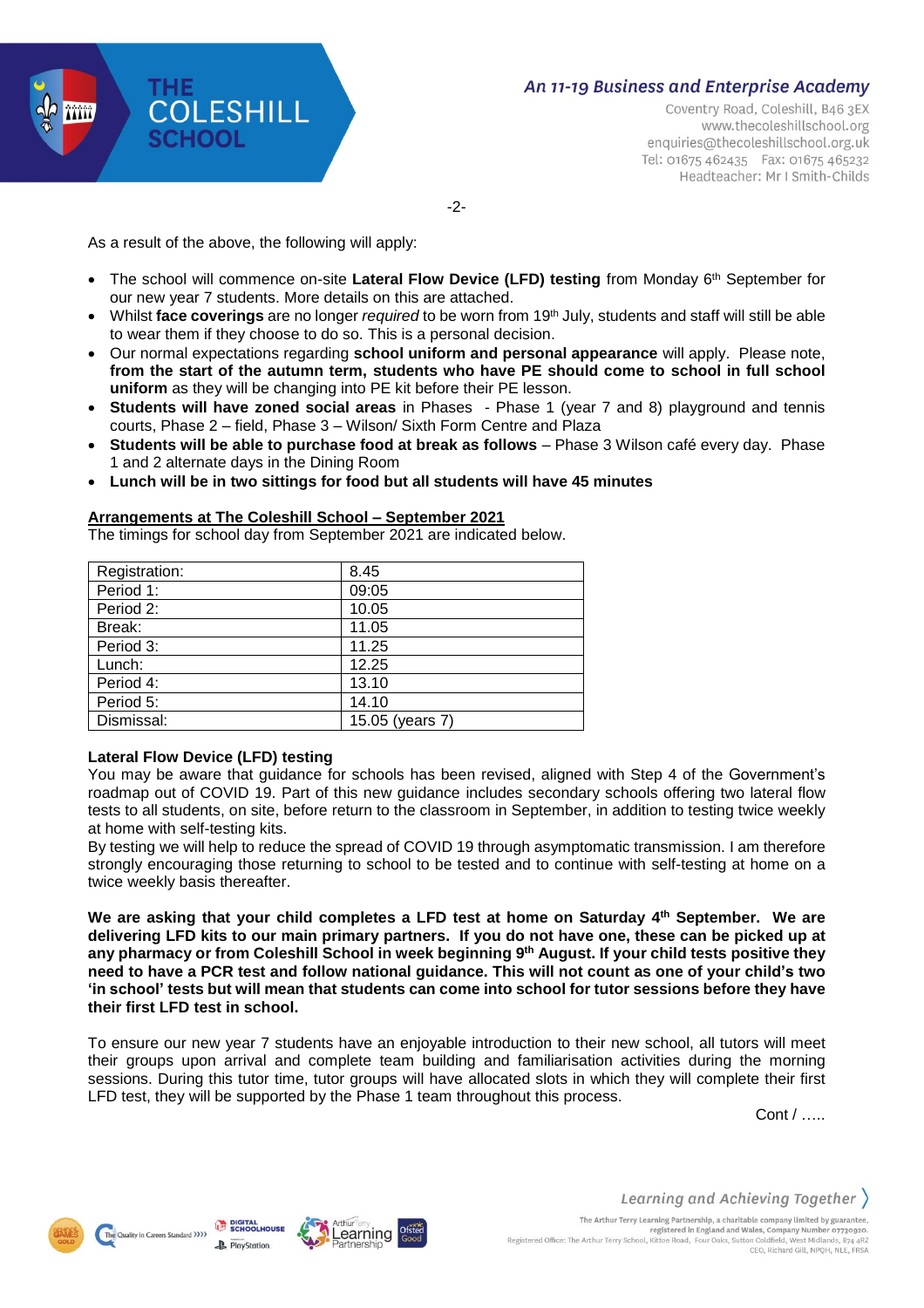

Coventry Road, Coleshill, B46 3EX www.thecoleshillschool.org enquiries@thecoleshillschool.org.uk Tel: 01675 462435 Fax: 01675 465232 Headteacher: Mr I Smith-Childs

-3-

You will need to provide consent for child/ren to complete the LFD tests, please use the link below to provide the consent

### [https://forms.office.com/Pages/DesignPage.aspx?fragment=FormId%3D43ymUm9EJ0G4TAzw1IUgBs19rv](https://forms.office.com/Pages/DesignPage.aspx?fragment=FormId%3D43ymUm9EJ0G4TAzw1IUgBs19rvTdtL5GjUDNkenPHrJUQVdLNFdLNEVFSDdDUFczTkJNUTJPSzdKQi4u) [TdtL5GjUDNkenPHrJUQVdLNFdLNEVFSDdDUFczTkJNUTJPSzdKQi4u](https://forms.office.com/Pages/DesignPage.aspx?fragment=FormId%3D43ymUm9EJ0G4TAzw1IUgBs19rvTdtL5GjUDNkenPHrJUQVdLNFdLNEVFSDdDUFczTkJNUTJPSzdKQi4u)

Please kindly find attached further details on the dates and times for the LFD testing.

### **Staggered start to autumn term**

As you will see, we will operate a **staggered return of students, rather than all students returning to school on the same day**, in line with the DfE guidance.

• Students will return to school the day of their first LFD test.

| Date                                | Arrangements                                                            |  |  |  |
|-------------------------------------|-------------------------------------------------------------------------|--|--|--|
| Monday 6 <sup>th</sup> September    | Year 7 students should assemble in the playground at 8.45am.            |  |  |  |
|                                     | Students will be greeted by tutors and will partake in their first LFD  |  |  |  |
|                                     | test.                                                                   |  |  |  |
|                                     | <b>Year 11</b> students should arrive between 12:00 and 15:00 for their |  |  |  |
|                                     | first LFD test and remain in school.                                    |  |  |  |
|                                     | Year 13 students should arrive at 08:45 to begin lessons.               |  |  |  |
| Tuesday 7 <sup>th</sup> September   | Year 8 students should arrive between 08:45 and 12:00 for their         |  |  |  |
|                                     | first LFD test and remain in school.                                    |  |  |  |
|                                     | <b>Year 10</b> students should arrive between 12:00 and 15:00 for their |  |  |  |
|                                     | first test and remain in school.                                        |  |  |  |
|                                     | Year 12 students should arrive at 08:45 to begin lessons.               |  |  |  |
| Wednesday 8 <sup>th</sup> September | Year 9 students should arrive between 08:45 and 12:00 for their         |  |  |  |
|                                     | first test and remain in school.                                        |  |  |  |

Therefore, based on the information in the table above, the following arrangements are in place for our year 7 students: -

| l Year 7 | Arrive on Monday 6 <sup>th</sup> September at 08:45 and remain in school |
|----------|--------------------------------------------------------------------------|
|          | for the rest of the week.                                                |

#### **Students must be in full school uniform**

#### **Control measures**

We will continue to enforce control measures: ensuring good hygiene for everyone; maintaining appropriate cleaning regimes; keeping occupied spaces well ventilated and following public health advice on testing, selfisolation and managing confirmed cases of COVID-19.

In line with government guidance, we will continue to ensure that students clean their hands regularly with sanitiser and use the "catch it, bin it, kill it" method.

Cont / …





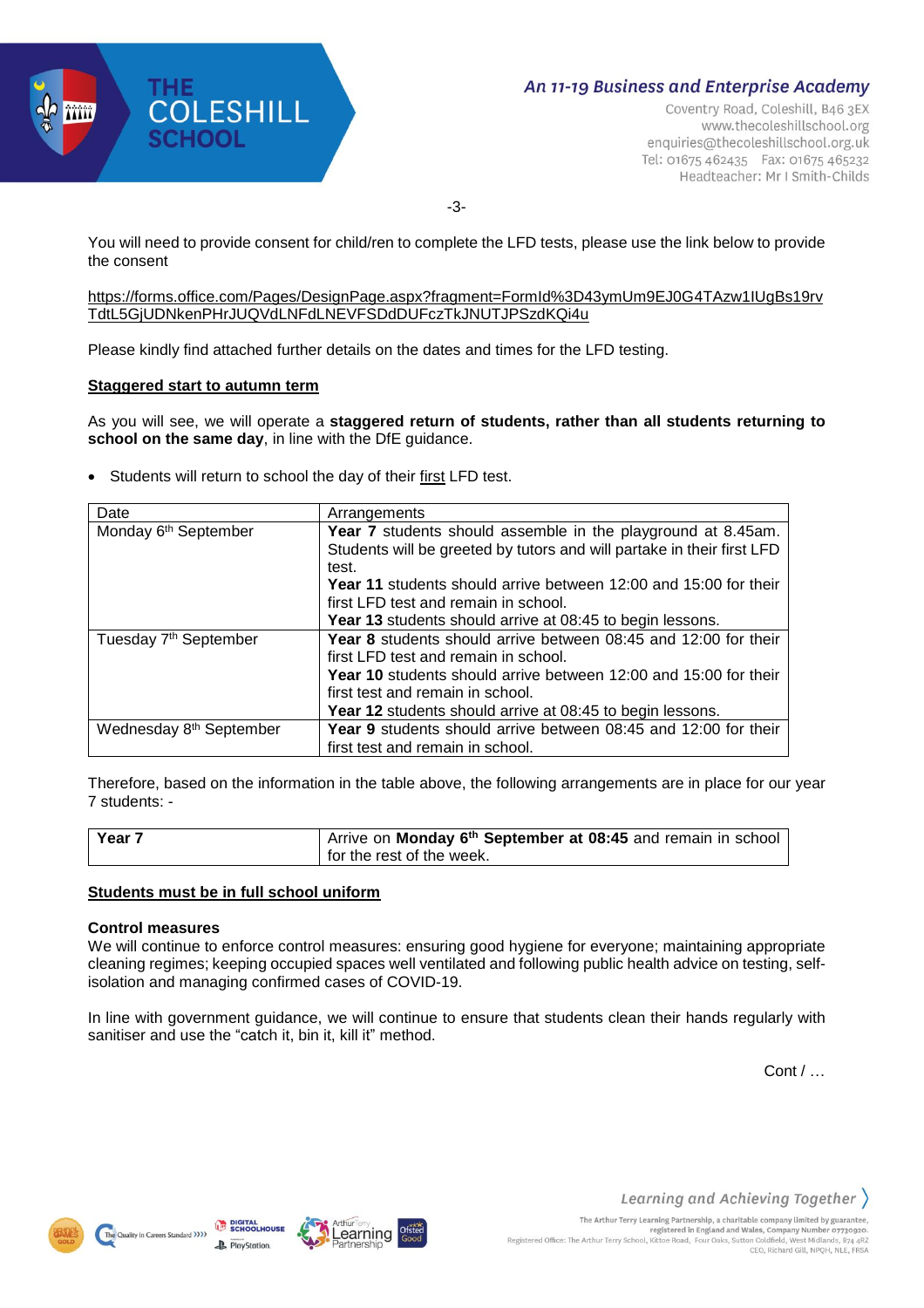

Coventry Road, Coleshill, B46 3EX www.thecoleshillschool.org enquiries@thecoleshillschool.org.uk Tel: 01675 462435 Fax: 01675 465232 Headteacher: Mr I Smith-Childs

-4-

### **When an individual develops COVID-19 symptoms or has a positive test**

We will follow the guidance, which clearly states: "When an individual develops COVID-19 symptoms or has a positive test, pupils, staff and other adults should follow public health advice on when to self-isolate and what to do. **They should not come into school if they have symptoms, have had a positive test result or other reasons requiring them to stay at home due to the risk of them passing on COVID-19** (for example, they are required to quarantine). **If anyone in your school develops COVID-19 symptoms, however mild, you should send them home and they should follow public health advice.** For everyone with symptoms, they should avoid using public transport and, wherever possible, be collected by a member of their family or household. The household (including any siblings) should follow the PHE stay at home guidance for households with possible or confirmed coronavirus (COVID-19) infection".

## **Confirmatory PCR tests**

#### The guidance clearly states:

"Staff and pupils with a positive LFD test result should self-isolate in line with the stay at home guidance. They will also need to get a free PCR test to check if they have COVID-19. Whilst awaiting **the PCR result, the individual should continue to self-isolate.** If the PCR test is taken within 2 days of the positive lateral flow test, and is negative, it overrides the self-test LFD test and the pupil or member of staff can return to school, as long as the individual doesn't have COVID-19 symptoms."

#### **Student wellbeing and support**

We appreciate that some students may be experiencing a variety of emotions in response to the COVID-19 pandemic, such as anxiety, stress or low mood. We will continue to support these students and their families.

I hope this information is helpful. I am sorry it is so detailed, but we have had to carefully consider the latest guidance and have aimed to keep you informed about arrangements as soon as possible. We appreciate that there is a lot to take in! We are really looking forward to the next school year and getting back to what we hope will be some degree of normality.

If you have any questions or concerns, please do not hesitate to contact the School on the [enquiries@thecoleshillschool.org](mailto:enquiries@thecoleshillschool.org) email.

Thank you for your support and understanding.

Yours sincerely

Mr Smith Childs Headteacher

Cont / …..







CEO, Richard Gill, NPOH, NLE, FRSA